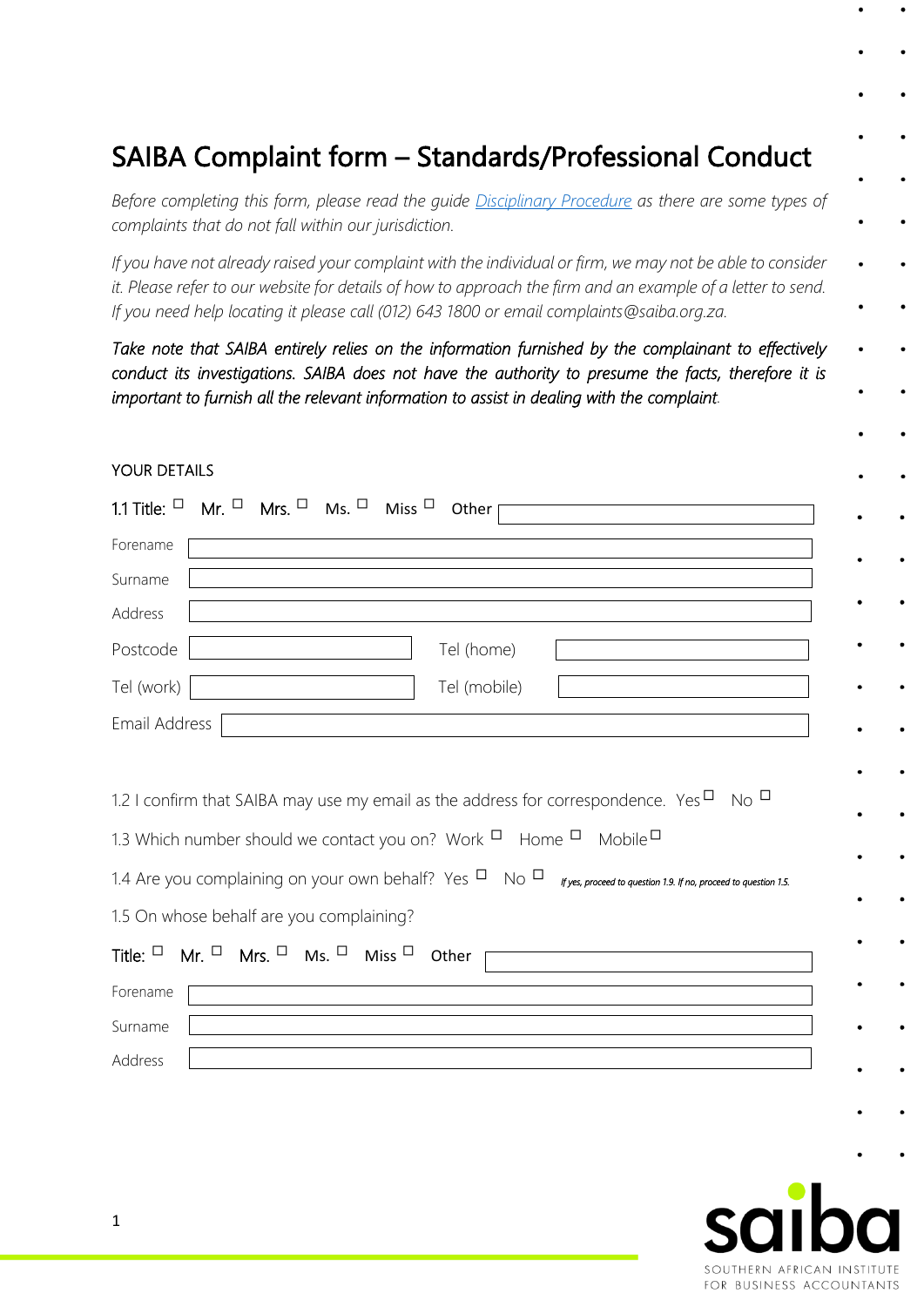| Postcode<br>Tel (home)                                                                                                                                                                                                                                                                 |  |
|----------------------------------------------------------------------------------------------------------------------------------------------------------------------------------------------------------------------------------------------------------------------------------------|--|
| Tel (work)<br>Tel (mobile)                                                                                                                                                                                                                                                             |  |
| Email Address                                                                                                                                                                                                                                                                          |  |
| 1.6 What is your relationship with this person?                                                                                                                                                                                                                                        |  |
| N <sub>O</sub><br>1.7 In corresponding with you, should we send a copy to this person? Yes $\Box$                                                                                                                                                                                      |  |
| $N_{\rm O}$ $\Box$<br>1.8 Has this person given you authority to complain on his/her behalf? Yes $\Box$                                                                                                                                                                                |  |
| If yes, you must enclose a letter of authority. If you tick No to this question, or if you do not enclose the letter of authority, SAIBA will not process the<br>complaint.                                                                                                            |  |
| 1.9 Please provide us with the name and contact details of any other individual(s) or firm(s) who<br>will be able to assist our investigation. If you have more than 2(two) person(s) to refer, you may<br>attach an additional page consisting of their details as illustrated below. |  |
| 1.9.1 Title: $\Box$ Mr. $\Box$ Mrs. $\Box$ Ms. $\Box$ Miss $\Box$<br>Other                                                                                                                                                                                                             |  |
| Forename                                                                                                                                                                                                                                                                               |  |
| Surname                                                                                                                                                                                                                                                                                |  |
| Address                                                                                                                                                                                                                                                                                |  |
| Postcode<br>Tel (home)                                                                                                                                                                                                                                                                 |  |
| Tel (work)<br>Tel (mobile)                                                                                                                                                                                                                                                             |  |
| Email Address                                                                                                                                                                                                                                                                          |  |
|                                                                                                                                                                                                                                                                                        |  |
| 1.9.2 Title: $\Box$ Mr. $\Box$ Mrs. $\Box$ Ms. $\Box$ Miss $\Box$ Other                                                                                                                                                                                                                |  |
| Forename                                                                                                                                                                                                                                                                               |  |
| Surname                                                                                                                                                                                                                                                                                |  |
| Address                                                                                                                                                                                                                                                                                |  |
| Postcode<br>Tel (home)                                                                                                                                                                                                                                                                 |  |
| Tel (work)<br>Tel (mobile)                                                                                                                                                                                                                                                             |  |
| Email Address                                                                                                                                                                                                                                                                          |  |
|                                                                                                                                                                                                                                                                                        |  |



 $\bullet$ 

 $\bullet$ 

 $\bullet$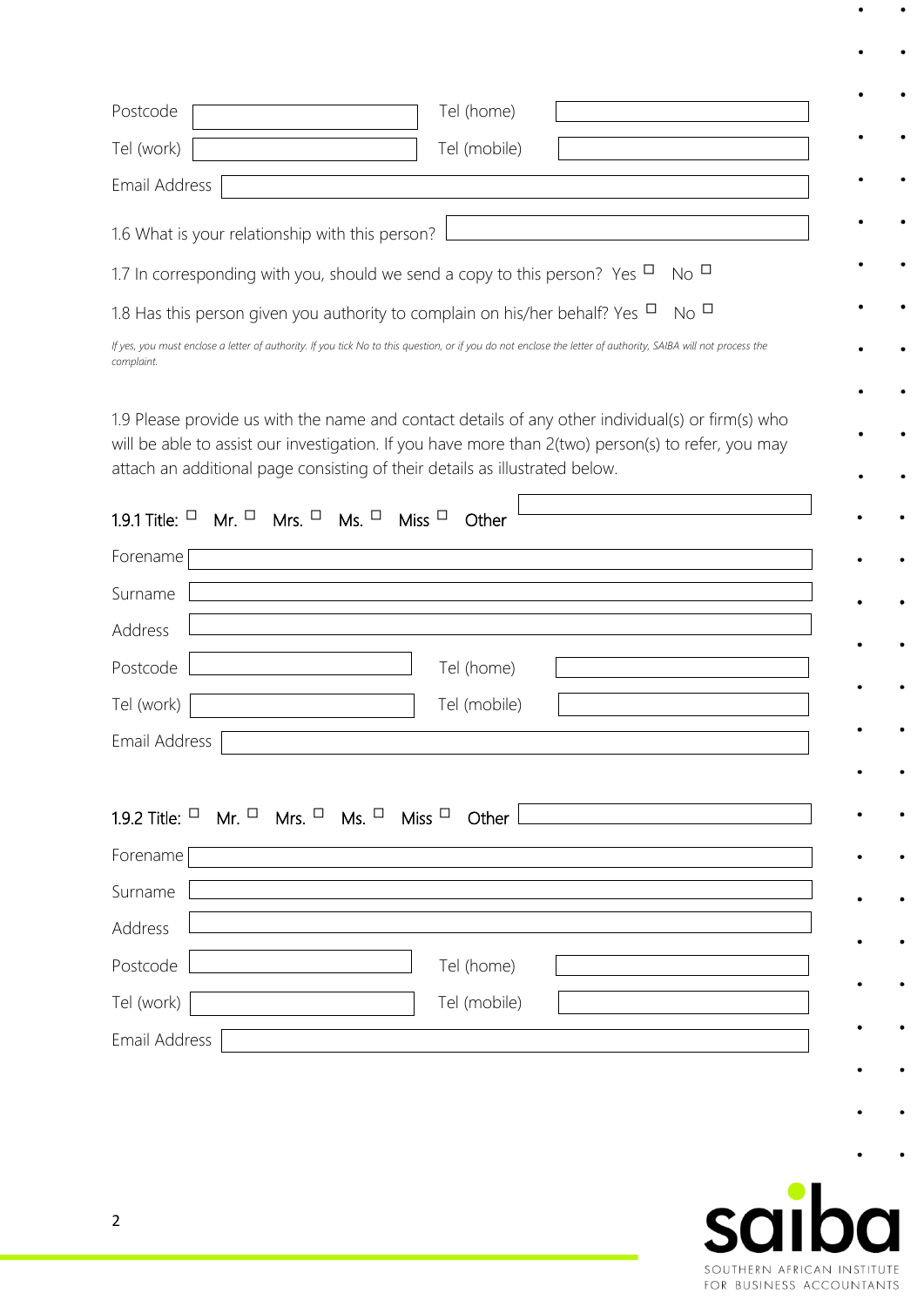1.10 If your complaint results in a disciplinary hearing, you may be required to attend to give oral evidence and be cross examined. (Attendance may be by telephone if it is not possible to attend in person.)

1.11 I understand that the successful investigation of my complaint and the continuation of any disciplinary action that may arise from the investigation, are entirely dependent on my sustained cooperation in this matter.

Yes No *If you tick No to this question, we will not be able to fully conduct the complaint investigation process* 

1.12 I undertake to give SAIBA my full cooperation in this matter, which specifically includes making myself available to provide evidence during any disciplinary hearing of the matter.

Yes No *If you tick No to this question, we will not be able to fully conduct the complaint investigation process* 

This page and the following pages with your enclosures will be disclosed to the person you are complaining about.

#### SAIBA MEMBER/STUDENT/FIRM DETAILS

2.1 Individual or firm you are complaining about:

| Membership Number                                                                            |  |
|----------------------------------------------------------------------------------------------|--|
| Forename                                                                                     |  |
| Surname                                                                                      |  |
| Address                                                                                      |  |
| Postcode<br>Tel (home)                                                                       |  |
| Tel (work)<br>Tel (mobile)                                                                   |  |
| Email Address                                                                                |  |
| 2.2 If you are complaining about a firm, please give the name of the individual(s) involved. |  |
|                                                                                              |  |
|                                                                                              |  |
|                                                                                              |  |

2.3 Nature of relationship. Accountant  $\Box$  Employee  $\Box$  Employee  $\Box$  Other  $\Box$ 

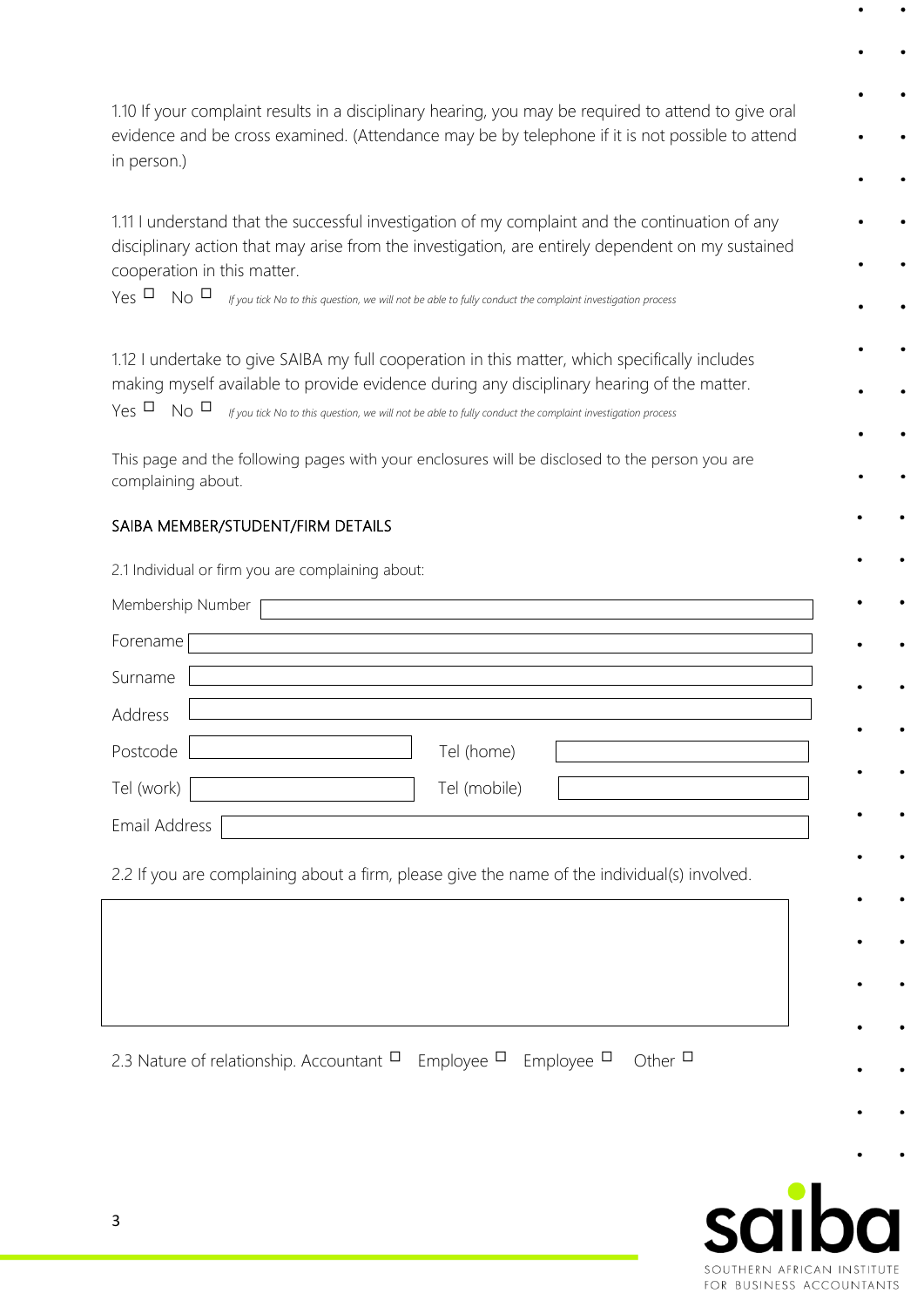### DETAILS OF YOUR COMPLAINT

Yes No

*If No, please tell us why:* 

3.1 Is your complaint about. Accountancy related work  $\Box$  Conduct outside of work  $\Box$ Other  $\square$ 

3.3 Have you already raised this complaint with the individual or firm in writing?

*If Yes, please tell us what the outcome was and enclose copies of the correspondence.* 

3.2 Are there any pending court proceedings linked to your complaint? If so, please give details

including dates of any forthcoming hearings: Yes  $\Box$  No  $\Box$  *if yes please give details including dates of any forthcoming hearings:*

3.3 SAIBA Members are required to uphold the principles set out in the International Code of Ethics for Professional Accountants published by the International Federation of Accountants ("the Code") from time to time, including in particular sections 111 to 115 and 200 to 270. A copy of the Code is available at [https://saiba.org.za/standards/service\\_standards/code\\_of\\_conduct](https://saiba.org.za/standards/service_standards/code_of_conduct) 

The conduct of the Member that is the subject of your complaint must be linked to a contravention of any of the aforesaid sections of the Code. Please indicate the section(s) of the Code to which your complaint relates

3.5 This complaint is required to be accompanied by a sworn affidavit setting out your complaint, including all of the relevant facts and attaching all relevant documents.

- ✓ Note that a sworn affidavit is a written statement made under oath which must comply with the following formalities.
- $\checkmark$  The affidavit must be initialed and signed by the deponent in the presence of a notary public or a commissioner of oath.
- ✓ The notary public or commissioner of oath must administer the oath to the deponent and initial and sign the affidavit to confirm that the deponent acknowledges and understands the contents of the affidavit.

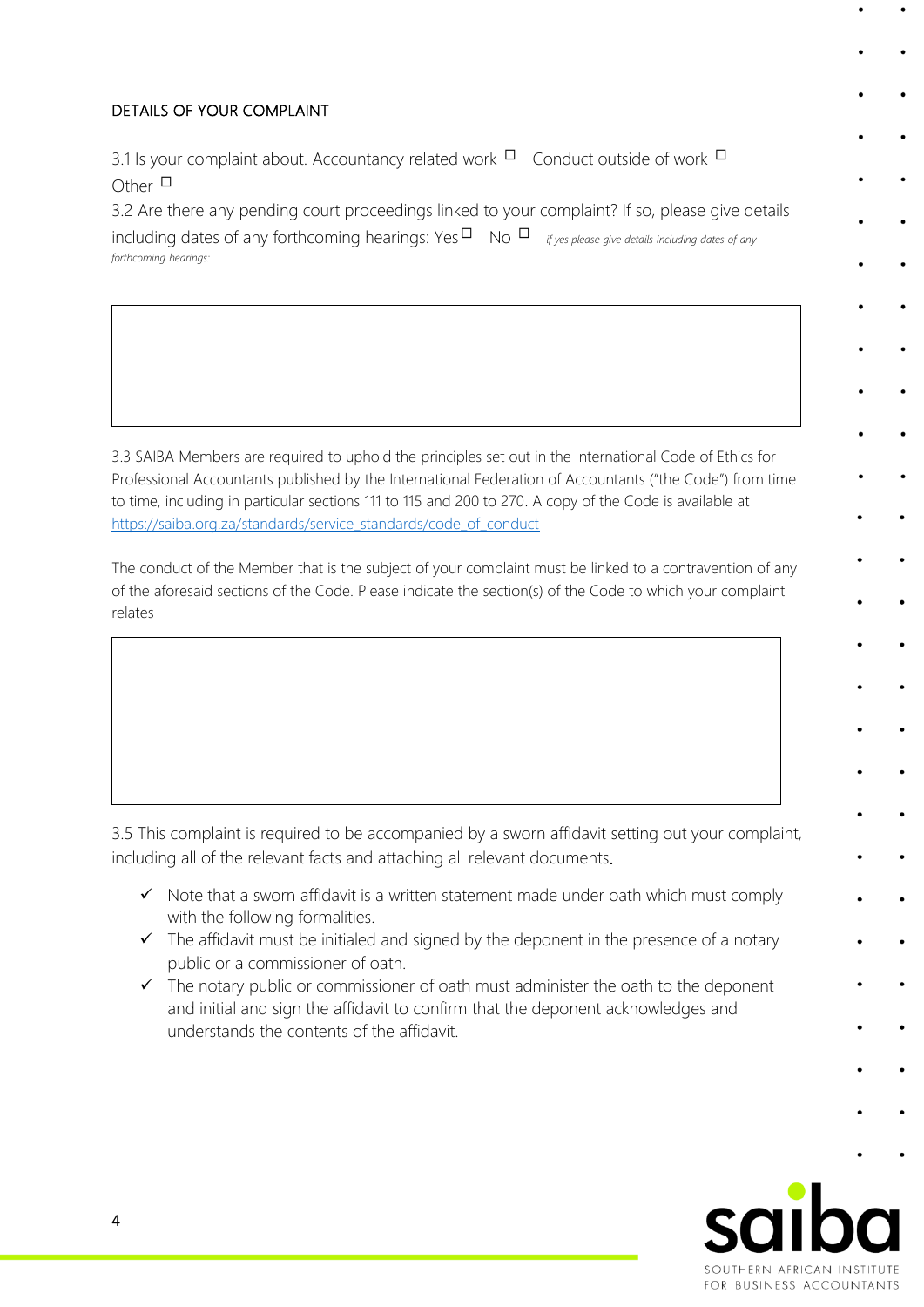SAIBA will not process your complaint unless it is accompanied by an affidavit that complies with the aforegoing.

## OTHER INFORMATION

4.1 You must enclose copies of all relevant documents which support your complaint. Please list your documents:

4.2 If you have not enclosed any documents which support your complaint, please explain why:

4.3 Have you contacted SAIBA about this matter before? Yes  $\Box$  No  $\Box$ 

4.4 Please give details and dates, enclosing copies of any previous correspondence with SAIBA about this matter:

I confirm that the information contained in this document is true and correct.

Name:

Dated: \_\_\_\_\_\_\_\_\_\_\_\_\_\_\_\_\_\_\_\_\_\_\_\_

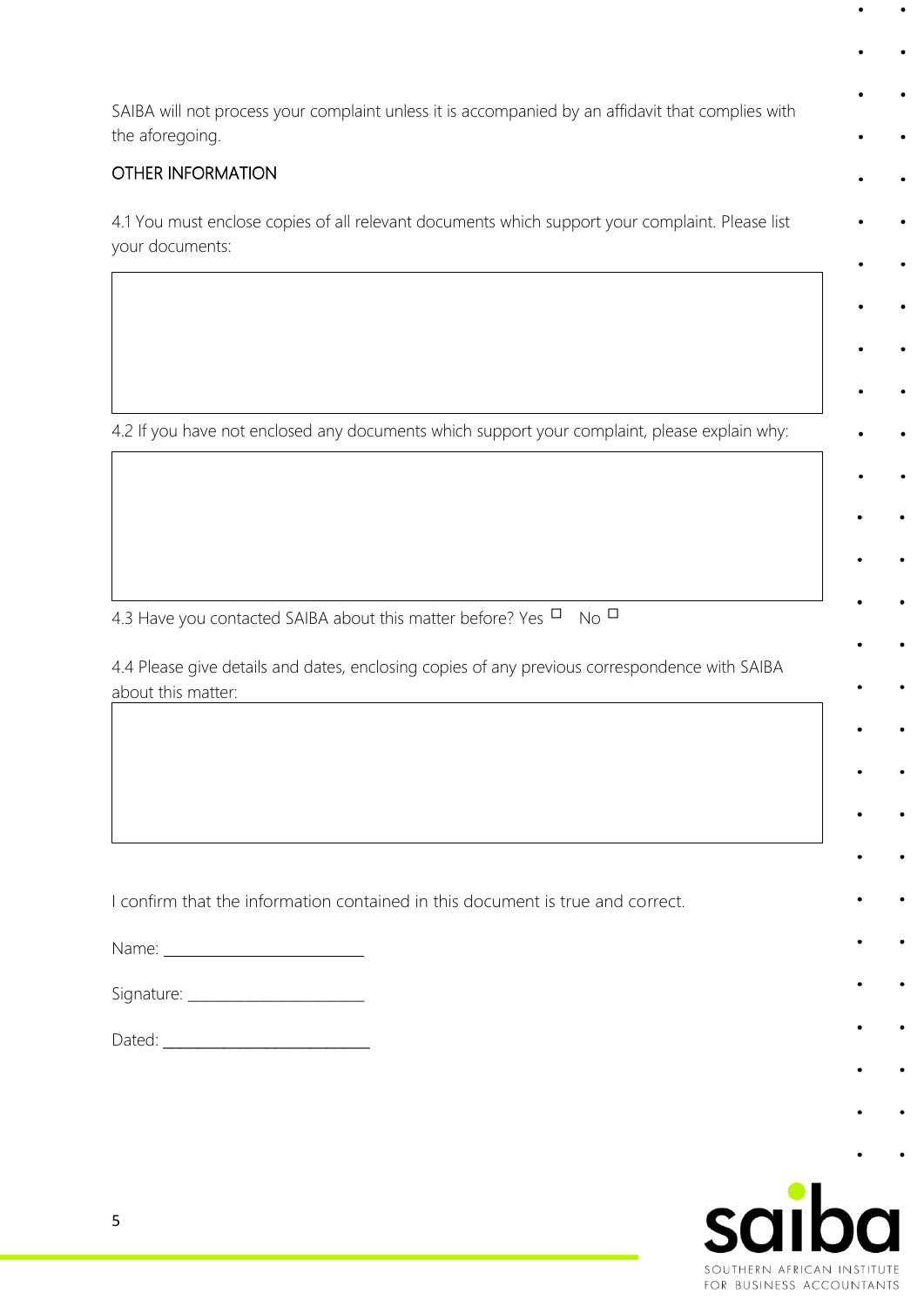## **AFFIDAVIT**

#### (To be signed in the presence of a Commissioner of Oaths)

| <b>AFFIDAVIT</b>                                                                                                   |                                                     |                       |
|--------------------------------------------------------------------------------------------------------------------|-----------------------------------------------------|-----------------------|
|                                                                                                                    |                                                     |                       |
| I am an adult (gender)______________________________currently working at __________________________                |                                                     |                       |
| residing at [address]                                                                                              |                                                     |                       |
| The contents of this affidavit fall within my personal knowledge and are in all respects both true<br>and correct. |                                                     |                       |
| The contents of this affidavit fall within my personal knowledge and are in all respects both true<br>and correct. |                                                     |                       |
|                                                                                                                    |                                                     |                       |
|                                                                                                                    |                                                     |                       |
|                                                                                                                    |                                                     |                       |
|                                                                                                                    |                                                     |                       |
|                                                                                                                    |                                                     |                       |
|                                                                                                                    |                                                     |                       |
|                                                                                                                    |                                                     |                       |
|                                                                                                                    |                                                     |                       |
|                                                                                                                    |                                                     |                       |
|                                                                                                                    |                                                     |                       |
|                                                                                                                    |                                                     |                       |
|                                                                                                                    |                                                     |                       |
|                                                                                                                    |                                                     |                       |
|                                                                                                                    |                                                     |                       |
|                                                                                                                    |                                                     |                       |
|                                                                                                                    | <b>Commissioner of Oaths</b><br><b>Initial here</b> | Deponent Initial here |
|                                                                                                                    |                                                     |                       |



 $\ddot{\phantom{0}}$ 

 $\bullet$ 

 $\bullet$ 

 $\bullet$ 

 $\bullet$ 

 $\bullet$